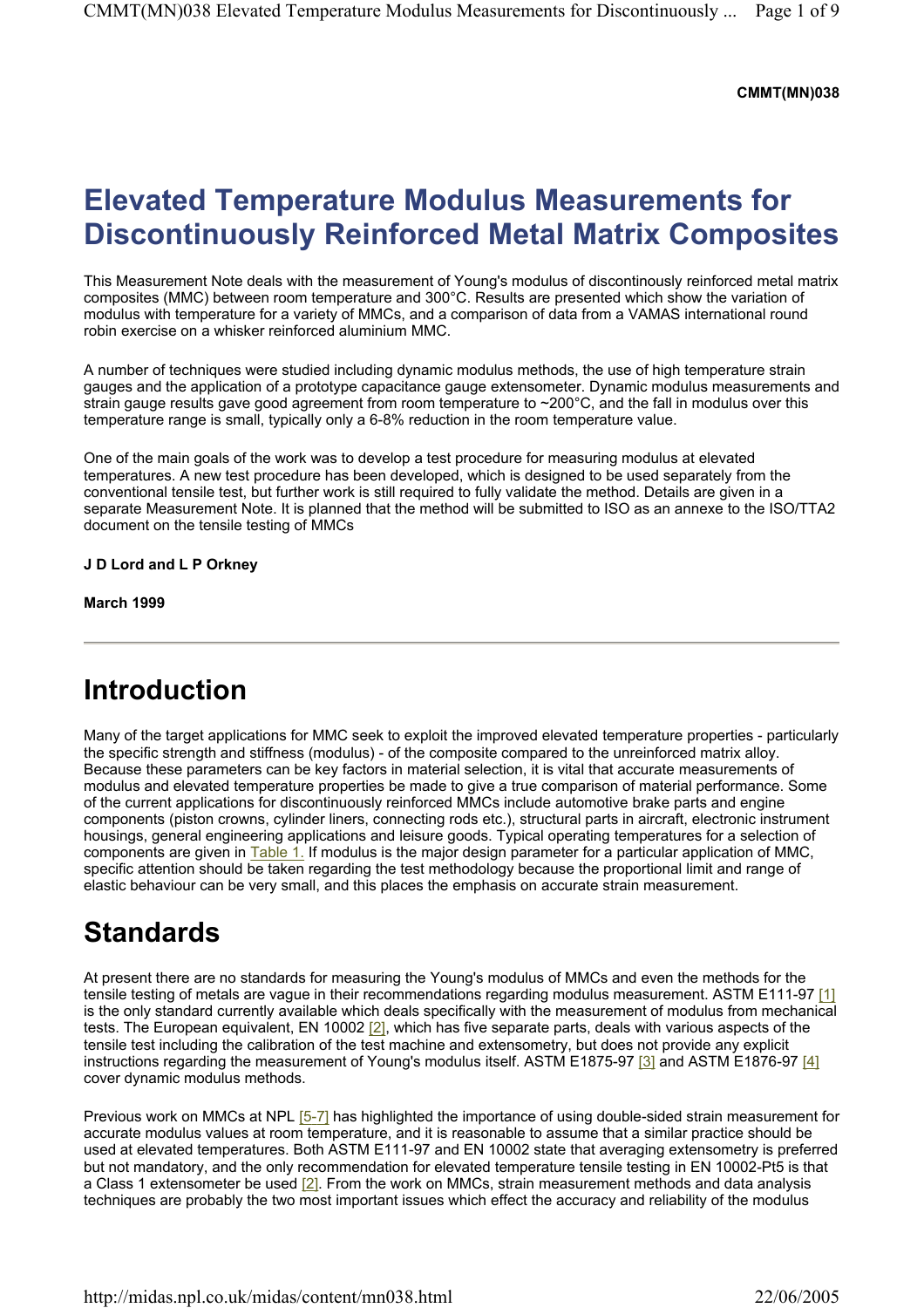measurements. Specific guidelines on using double-sided strain measurement methods together with recommendations on data analysis were proposed in a draft procedure, which has since been accepted as an ISO TTA document [8].

### **Dynamic Modulus Methods**

A variety of dynamic modulus methods are available including:

- Flexural resonance methods
- Ultrasonic wave propagation
- $\bullet$  DMTA

The most commonly used methods for metals and ceramics are the resonance techniques. The dynamic methods are relatively quick and simple and involve very small elastic strains and high strain rates. Some can be readily modified to enable high temperature measurements. In the present work at NPL, tests have been carried out on a variety of MMCs using the Impulse Excitation Technique (IET), which is described in some detail below.

### **Impulse Excitation Technique**

The Impulse Excitation Technique (IET) is a dynamic modulus method, which involves the excitation of a testpiece by a light mechanical impulse and subsequent analysis of the fundamental resonant frequency of flexural vibration. The testpieces were supported at the nodes of resonance in a furnace and struck by small ruby balls dropped down a guide tube to hit the centre of the testpiece. The fundamental resonant frequency is measured via a piezoelectric transducer in contact with the specimen. Further details on the test methodology are given in Refs 9-11.

The equation used to calculate modulus is:

$$
E = 0.9465 \frac{m}{w} f^2 \left(\frac{L}{t}\right)^3 T_1
$$

where:

m = mass of the testpiece

w = width

 $L =$  length

t = thickness

f = fundamental resonant frequency for flexural vibration

and  $T<sub>4</sub>$  is a shape factor, which for a long, thin rectangular bar with  $L/t > 20$ , can be approximated to:

$$
T_I = I + 6.585 \left(\frac{t}{L}\right)^2
$$

The mass and dimensions of the specimens were measured prior to testing and measurements of the resonant frequency were taken at 25°C intervals during both the heating and cooling cycle. The testpiece was held at temperature for 10 minutes prior to measurement to ensure equilibrium and temperature uniformity. At least two tests were carried out at each temperature interval and the mean frequency value used to calculate the elastic modulus.

The results from a series of tests carried out using the IET are plotted in Fig 1a to show the variation of modulus with temperature and in Fig 1b, normalised with respect to the room temperature modulus. The calculations of modulus were made using the formulae above, assuming isotropic behaviour and with Poisson's ratio  $\mu$  = 0.25.

The MMCs and matrix materials show a fairly steady fall in modulus with increasing temperature. Over the same temperature range the magnitude of the reduction is greater in the MMCs compared to the unreinforced matrix materials, but the normalised data shows a remarkably similar behaviour for all the materials examined. Closer inspection of the data shows that the variation of modulus with temperature is non-linear, and the values begin to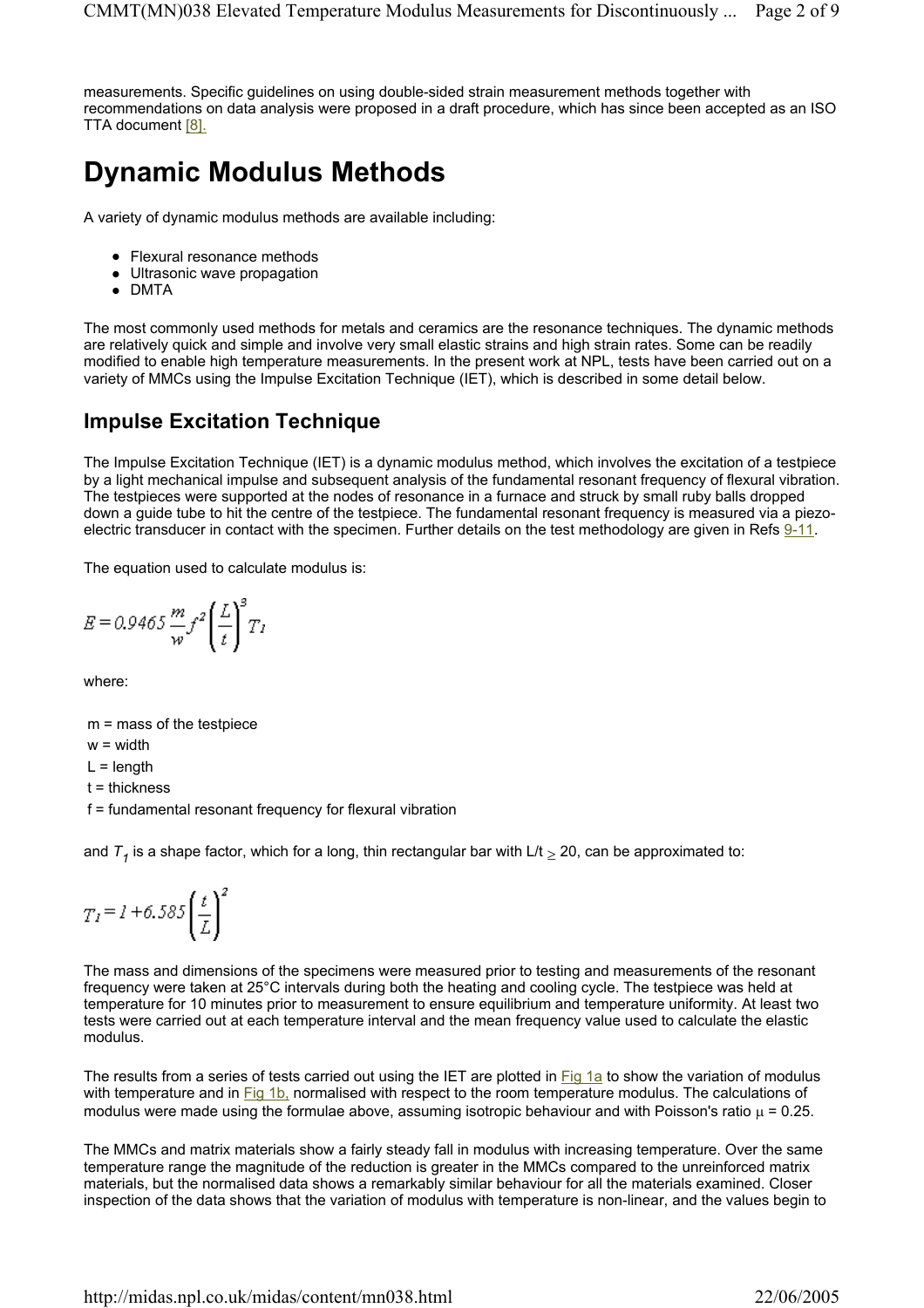fall more rapidly above a temperature of 200-250°C.

An important limitation of the IET is the existence of a fairly well defined temperature limit above which

the fundamental frequency signal cannot be identified. It is not clear what causes this, but the behaviour has been ascribed to internal friction, plasticity and damping. It is difficult to predict the exact temperature at which this will occur because the temperature limit is material specific and does not seem to be affected by the test setup or specimen geometry. In the present work the practical limit was about 425°C for the aluminium matrix materials and between 325-350°C for the MMCs. The approach of the temperature limit can be noted on the frequency analyser display as a broadening in the peak of the fundamental frequency accompanied by a sharp reduction in amplitude.

A further consideration is that the technique is only suitable for isotropic, homogeneous materials. Particulate reinforced MMCs seem to satisfy these criteria, but additional tests on fibre reinforced MMCs were unsuccessful, because it was not possible to obtain a consistent resonant frequency response.

# **Static Modulus Methods**

One of the main problems associated with measuring modulus during the tensile testing of MMCs arises from the low proportional limit and limited range of elastic behaviour. For example, the elastic behaviour of the MMC examined in this work is limited to ~ 0.1% strain at room temperature, and this is reduced to less than 0.04% at 225°C. Because of the restricted elastic strain range, there is considerable emphasis on accurate strain measurement, yet it is unrealistic to expect extensometers or other strain measuring devices which have been calibrated to measure strains of up to 5% or more, to have sufficient resolution to measure modulus accurately over this limited strain range (for an extensometer with a 25mm gauge length, 0.1% strain equates to a deformation of only 0.025 mm).

| <b>Target Application</b>                                | Operating<br><b>Temperature</b> | <b>Property Requirements</b>                                     |
|----------------------------------------------------------|---------------------------------|------------------------------------------------------------------|
| Automotive brake parts                                   | $-20$ to $300^{\circ}$ C        | High specific stiffness, strength, creep, wear<br>resistance     |
| Automotive engine parts                                  | $0$ to 400°C.                   | Elevated temperature strength and stiffness,<br>wear resistance  |
| Aircraft engine structures, helicopter<br>gearbox casing | $-20$ to $200^{\circ}$ C        | High specific stiffness, strength, creep and<br>damage tolerance |
| Aircraft fuselage                                        | $-50$ to 200 $^{\circ}$ C       | Creep resistance, strength and stiffness                         |
| Electronic instrument housings, circuit<br>board         | $-70$ to 200°C                  | Low mass, stiffness, tailored CTE                                |

#### **Table 1: Typical applications of discontinuously reinforced MMC.**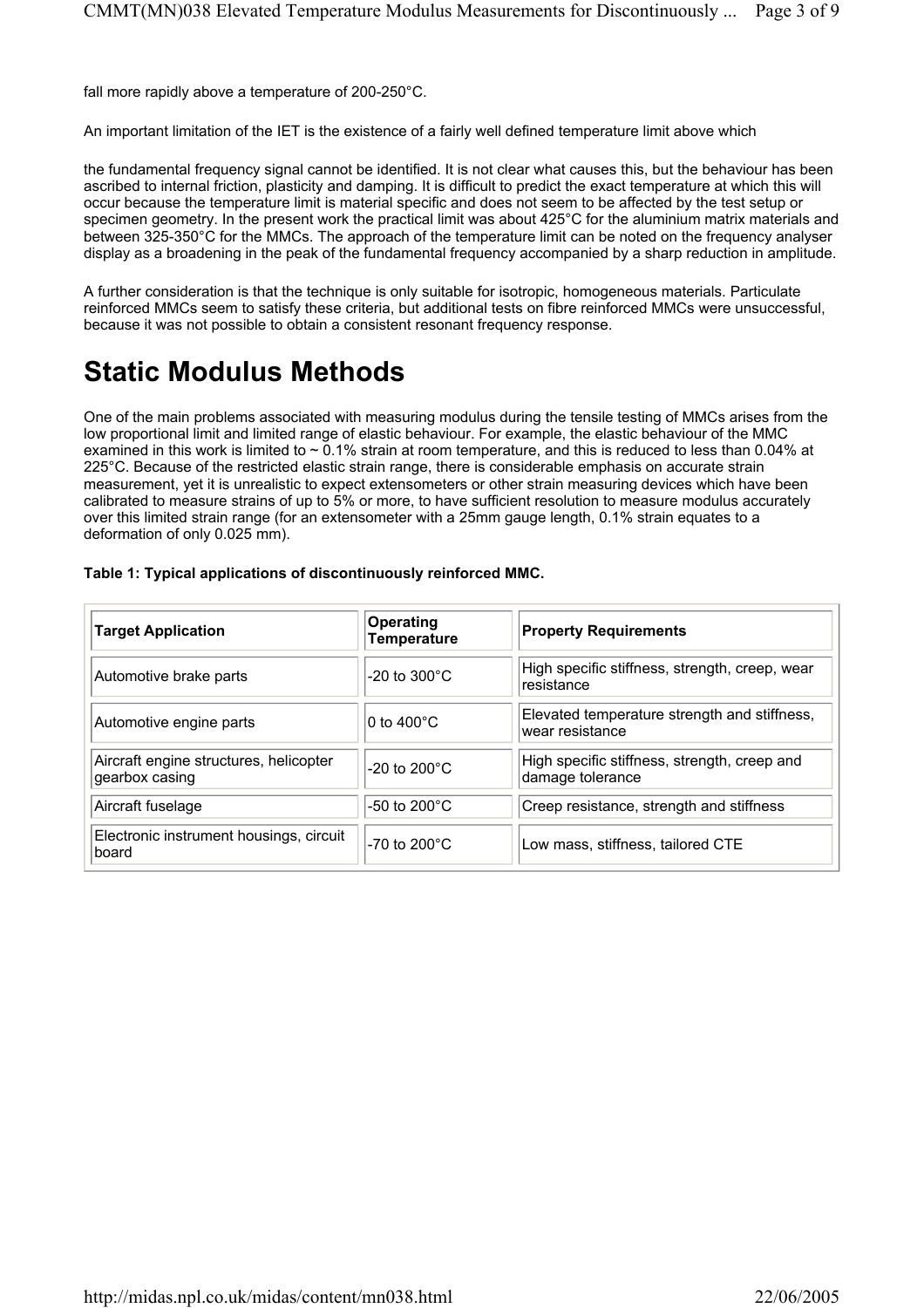

#### **Figure 1: Variation of modulus with temperature for a variety of MMCs and matrix materials (IET data)**

### **Strain Gauges**

High temperature strain gauges are available from most strain gauge suppliers. In general they can be used in the same way as the room temperature varieties, but preparation and installation is more demanding. Conventional Cu-Ni foil gauges which use epoxy or polyester backings typically have a maximum operating temperature of 80° C; high temperature variants which employ Ni-Cr foil and polyimide backings can be used up to 300°C, and welded gauges up to 650°C.

If high temperature strain gauges are used a number of practical points must be considered, including the use of :

- $\bullet$  high temperature adhesives
- $\bullet$  high temperature solder
- coated leadwires
- protective coatings for gauges
- $\bullet$  matched CTE

Ideally the gauges should be chosen to have similar thermal expansion characteristics to the testpiece, to minimize thermal effects. Care must be taken to allow the gauges to reach an equilibrium temperature and they should be balanced immediately prior to testing as heating can lead to the generation of large thermal strains. An important point for many MMCs and other heat treatable alloys is that in many cases it is not possible to use an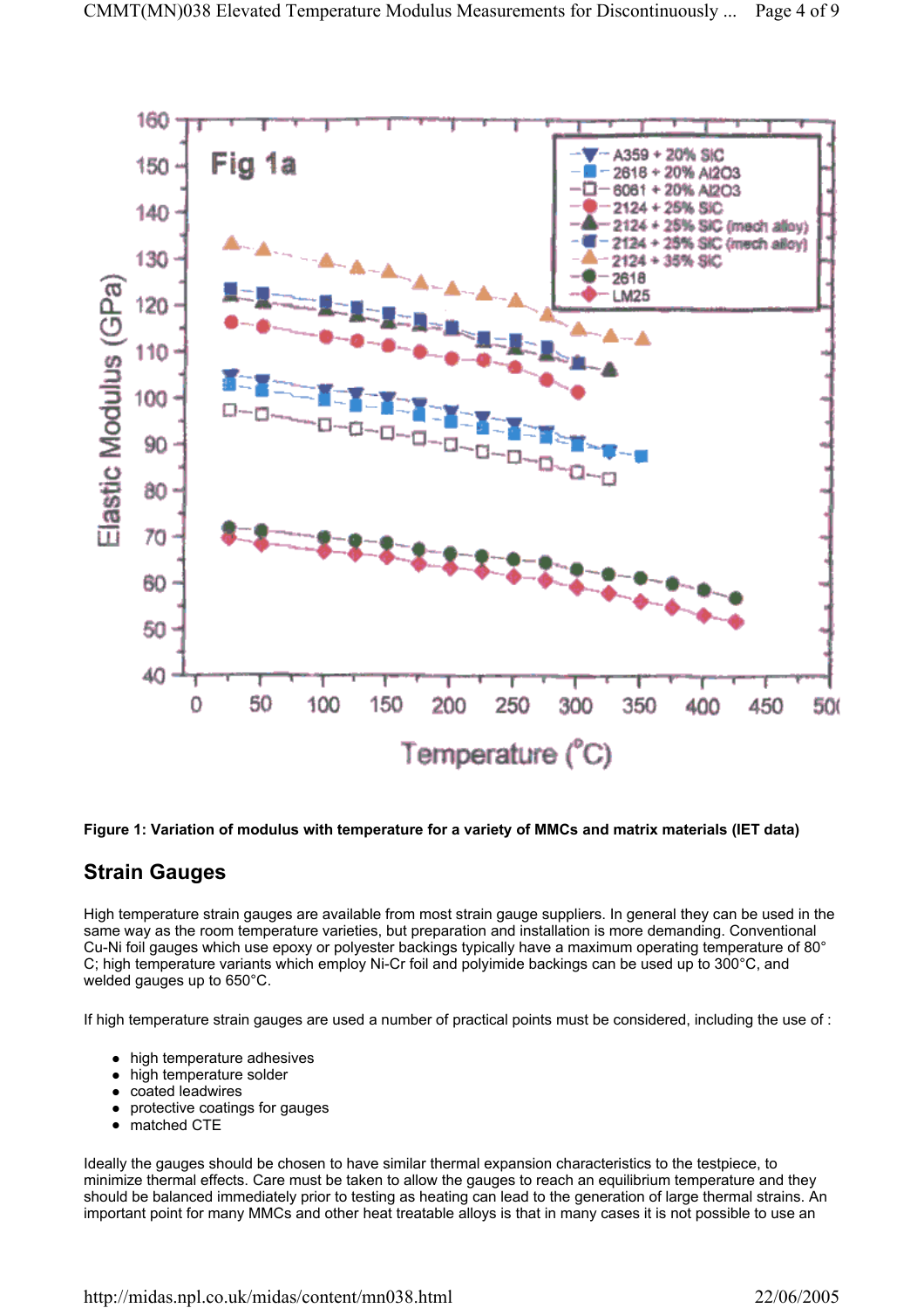adhesive which cures at high temperature because this may lead to the material overaging which affects the mechanical properties.

A series of tests were carried out to measure the variation of modulus with temperature of three representative materials - 2 MMCs and a 2618 aluminium alloy, during conventional tensile tests using strain gauges. High temperature gauges were bonded to both sides of a rectangular dogbone testpiece using a cold curing epoxy adhesive. High temperature solder and PTFE coated leadwires were also used and the whole gauge installation was coated with a silicon rubber compound for additional protection. The temperature of the specimen was monitored during the test using a type R thermocouple attached to the gauge length.

For each material a single specimen was used over the whole temperature range, loaded within the elastic regime, with measurements at 25°C intervals. The testpiece was loaded at each temperature from 0-2 kN at a crosshead speed of 0.5 mm/min, and only at the higher temperatures (above  $\sim$ 200 $^{\circ}$ C) was there any indication of plastic deformation during the loading cycle. The gauges were balanced after heating to the next temperature step andimmediately prior to testing to eliminate any thermal strains generated during heating.

Young's modulus was calculated from the stress-strain data using the analysis procedure developed at NPL [Method M3 in Ref 8] which examines the best fit to the secant and tangent moduli to give an accurate fit to E.

The variation of modulus over the temperature range examined is shown in Fig. 2 for the relevant materials and a Nimonic 901 specimen, together with the IET data for comparison.

Up to ~200°C there is reasonable agreement between the data from the IET and strain gauge tests. Above this temperature however, the strain gauge tests gave lower values and the difference gets larger as the temperature increased. Results for the Nimonic specimen showed reasonable agreement for the two methods up to 300°C which suggests that the integrity of the gauge and adhesive is still intact. (The gauges themselves were rated to 300°C, and the adhesive from -30 to 300°C) The difference between the IET data and the strain gauge results for the MMC above 200°C is difficult to explain, particularly when the results for the Nimonic 901 are in reasonable agreement up to 300°C. One possible explanation could result from the larger strains experienced in the aluminium-based materials during the loading cycle compared to the Nimonic alloy, which may lead to local debonding, plastic deformation or creep within the adhesive layer. This would lead to larger strains and lower modulus values. Results from tests carried out using a cyanoacrylate adhesive, which is designed to operate at a maximum temperature of 120°C, gave consistent values up to this temperature limit but debonded at higher temperatures.

A stable adhesive should be used, with the general recommendation that the adhesive is cured at least 20°C above the maximum temperature encountered in the test, but this is not always possible with MMC, particularly if the material is heat treatable. The gauges and adhesive combination should be considered carefully, and any variation in gauge factor with temperature should be included in the strain measurement. The influence of thermally generated strains can be eliminated by balancing the gauges immediately prior to testing.

Clearly a large number of adhesive/material combinations exist and it is difficult to give definitive recommendations on their use. Further work is still required before definitive recommendations can be made regarding using strain gauges for measuring the Young's modulus of aluminium-based MMCs at temperatures above ~200°C.

### **Extensometers**

A wide variety of extensometers exist for mechanical testing, including the conventional clip-gauge designs and the more sophisticated ceramic rod-based systems, but there is a lack of simple designs for double sided strain measurement at elevated temperatures. Extensometers based on strain gauge sensors are limited by the operating range of the gauges themselves, although water cooled systems are available, but this makes the design bulky. In the present work, although only moderate temperatures (200-300°C max.) are being considered, few commercial double-sided systems are available. Both EN 10002-Pt 5 and ASTM E111 recommend that double-sided averaging extensometers or two separate extensometers be used, but this is not a condition of the test.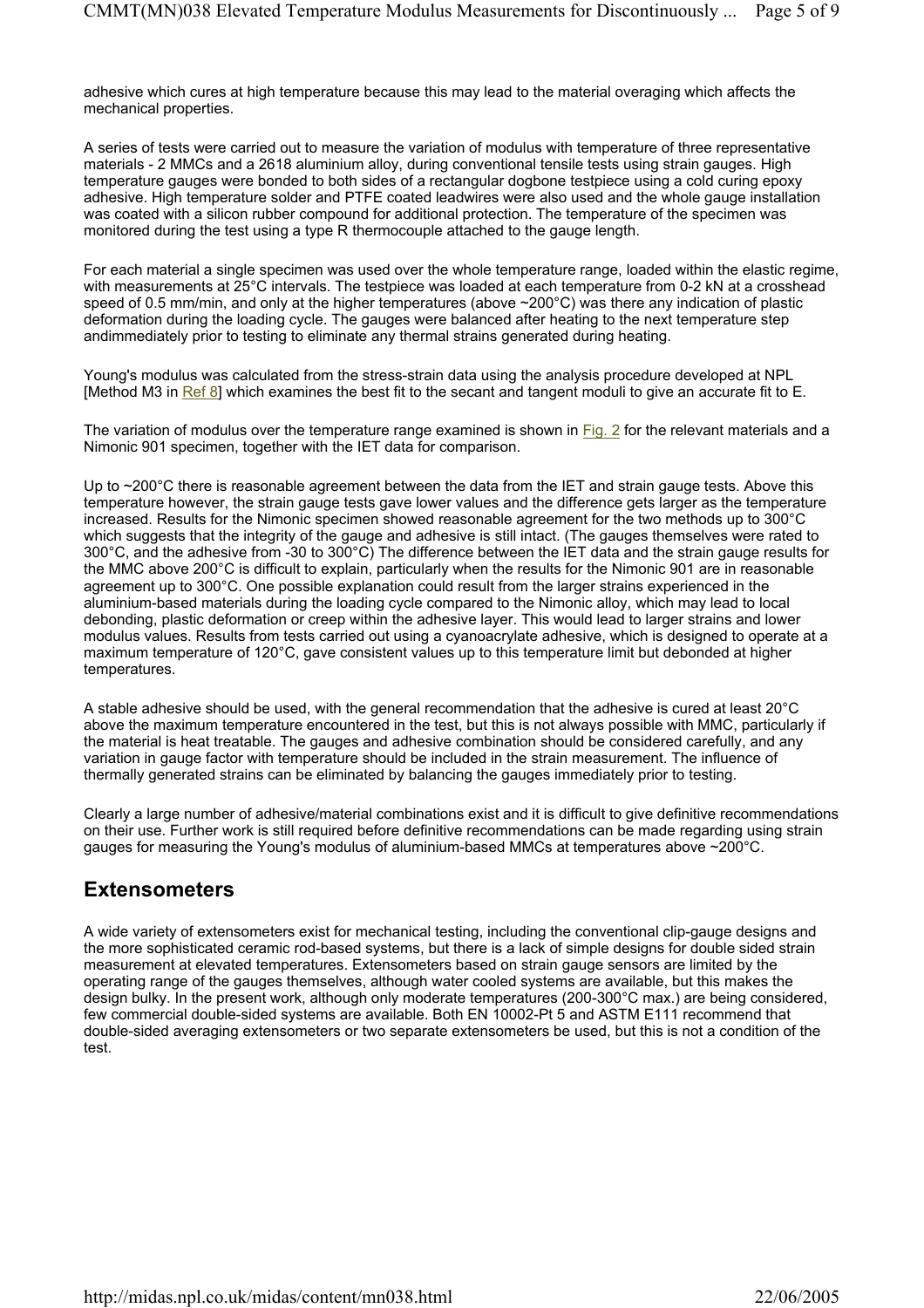

#### **Figure 2: Young's modulus data from strain gauge tests for a variety of MMCs and matrix materials**

The European Standard on uniaxial high temperature tensile testing, EN 10002-Pt 5, does not contain any specific reference to the measurement of Young's modulus, but simply specifies the use of a Class 1 extensometer for the measurement of upper and lower yield strength and proof strength. This implies a potential accuracy of  $\pm 1\%$  for the measurement of strain when testing to this standard, and this is approximately one-half the accuracy achievable when testing to the previously used BS 3688. In practice however, potential errors of between 10-20% in the measurement of strain can be expected over the limited elastic strain range being considered for MMCs and this effects the accuracy of the Young's modulus determination.

### **VAMAS Intercomparison Exercise**

Tests have been carried out by NPL as part of two intercomparison exercises organised by VAMAS TWA15 to measure the elevated temperature tensile properties of a whisker reinforced MMC. The results from the first exercise are reported in Ref 12 and the repeat exercise in Ref 13. The tensile tests were carried out at 200°C and 3 different strain rates were used in the second exercise, following specific guidelines drawn up after the first study to try and reduce the scatter in the results - particularly proof stress and tensile strength. The guidelines included details on the heating profile and the time held at temperature prior to testing. The modulus results from both exercises are plotted in Fig 3, together with details on the methods used for strain measurement (E is used for extensometry, G for strain gauges; D refers to double-sided, S to single sided strain measurement) and for calculating Young's modulus, as described in Ref 8 and detailed below: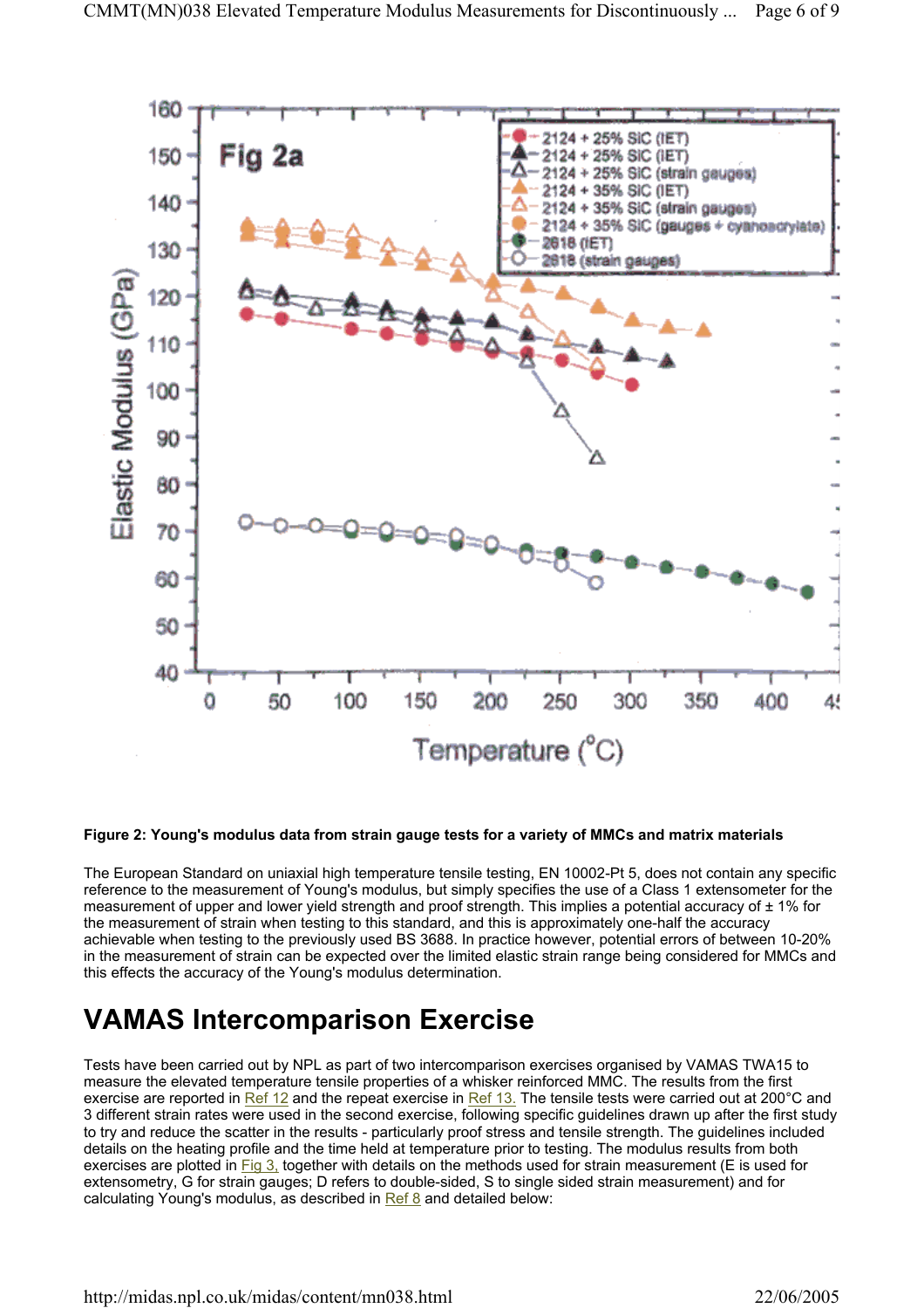**Method M1** is a graphical method and the modulus is calculated from the slope of the line drawn over the initial part of the stress/strain curve;

**Method M2** is a chordal method, often used with computer software, and the modulus is calculated from the straight line joining two points on the stress/strain curve;

**Method M3** uses a quadratic polynomial fit to the stress/strain curve and examination of the tangent and secant moduli to obtain a value for Young's modulus.

In the first exercise, the mean value for Young's modulus was  $97.0 \pm 2.7$  GPa (excluding 2 outliers), and including all the data the value was  $101.0 \pm 5.5$  GPa. In the repeat exercise the mean value for the modulus at  $200^{\circ}$ C was 98.6  $\pm$  6.1 GPa (excluding 3 outliers) and 97.1  $\pm$  13.0 GPa for all the data. At room temperature the Young's modulus is 104.5 GPa, so there is only a relatively small reduction in E as a result of heating to 200°C.

The data in Fig 3 shows that the uncertainty involved with measuring Young's modulus in the repeat exercise is higher than the first study, but it is not immediately clear why this is the case. One reason for the increased scatter could be that a number of new organisations were involved in the second exercise and they were not familiar with the test procedure. An additional recommendation for this series of tests was to put the testpiece into the test machine at the test temperature. In hindsight this may have caused increased scatter in the data because of the practical problems of alignment and positioning of the testpiece in the grips at temperature. It is interesting to note that significant reductions in the scatter associated with the proof stress and strength measurements were achieved by specifying more closely the heating rate and dwell times at temperature prior to testing [13].





### **Proposed Revision To MMC Tensile Test Method - for**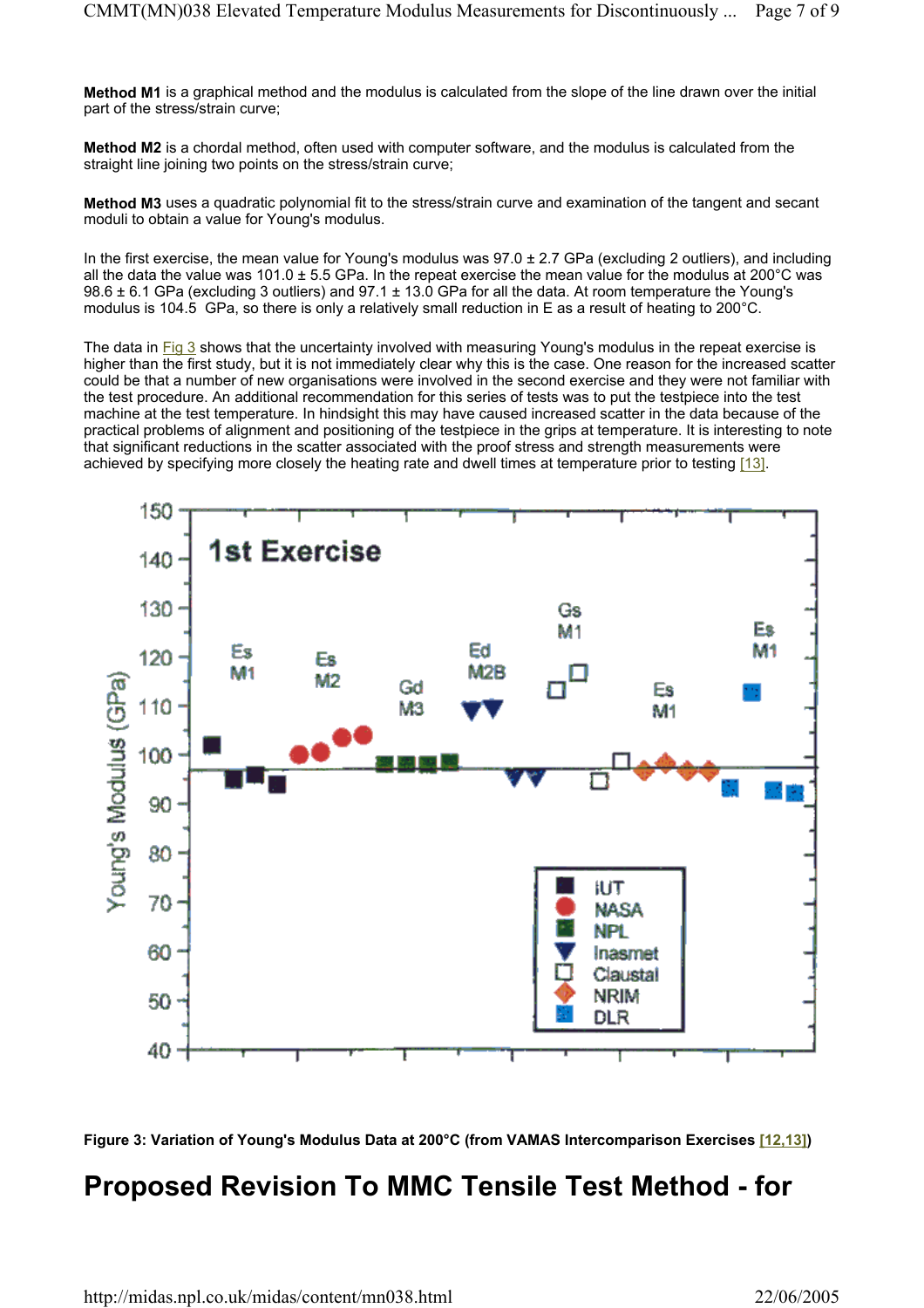### **the Elevated Temperature Measurement of Young's Modulus**

For the accurate measurement of Young's modulus it is recommended that a separate test is carried out in addition to that used to measure the full stress-strain curve, following the procedure outlined in Refs 14, 15. In the procedure, the Young's modulus is calculated from the elastic part of the stress-strain curve, obtained during a tensile load-unloading test. Double-sided strain measurement is recommended and the method can be applied equally to room temperature and elevated temperature modulus measurements. Provided that no gross plastic deformation or microstructural changes occur the same specimen can be tested over a range of temperatures.

# **Conclusions**

Results from work at NPL support the utility of a separate test procedure for the modulus measurement of MMC.

Because the reduction in modulus over the typical temperature range considered is small and MMCs generally exhibit only limited elastic behaviour, accurate strain measurement is vital for obtaining reliable modulus data. Data from the VAMAS and other intercomparison exercises confirm that double-sided strain measurement is necessary for accurate modulus measurement from the tensile test.

The dynamic modulus measurements made using the IET showed excellent repeatability, with a typical uncertainty of ±1%. Dynamic methods have the advantage of being quick and simple, but the issue regarding the relevance of dynamic vs static measurements has still not been fully addressed.

The results from tensile tests carried out using high temperature strain gauges were in good agreement with the IET data up to about 200°C, but above this there were large discrepancies in the values obtained from the two techniques. Although a proper strain gauge installation can provide the required accuracy and precision of measurement to give excellent modulus data, it does require a certain expertise and there can be considerable effort and time in preparation, and this might not always be a practical option. Further work is also required on the different strain gauge/adhesive combinations to evaluate their performance further.

## **Summary**

- The reduction in modulus of the MMC and aluminium alloys over the temperature range considered is small, typically 6-8% on heating to 200°C, and 12-14% up to 300°C.
- Data from strain gauge tests carried out according to the proposed test procedure were in good agreement with the IET data up to 200°C.
- For tensile tests, double-sided strain gauges or extensometry should be used to take into account bending in the specimen which can seriously affect the modulus value measured. If possible, a Class 0.2 extensometer should be used.
- A new tensile test procedure has been proposed which recommends high precision strain measurement and loading within the elastic limit. The method is applicable to metals and other materials, and will be considered for submission as a separate part of ISO/TTA2 - the tensile test procedure for MMCs.
- Demand still exists for a simple, inexpensive, high resolution double-sided extensometer for accurate strain measurement.

## **Acknowledgement**

The research activities detailed in this Measurement Note have been carried out under the Composites Performance and Design programme, funded by the Engineering Industries Directorate of the UK Department of Trade and Industry.

## **References**